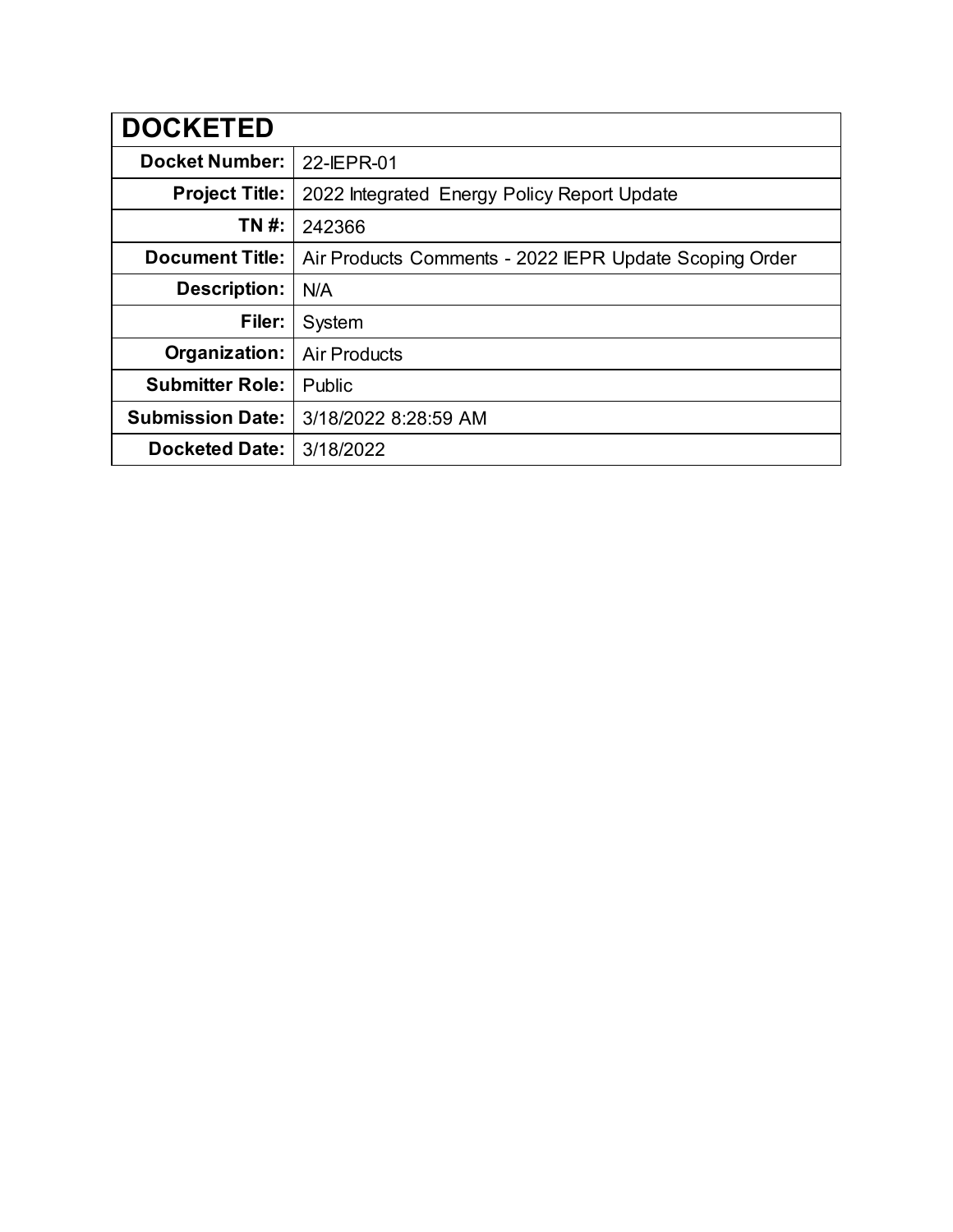**Comment Received From: Air Products** Submitted On: 3/18/2022 Docket Number: 22-IEPR-01

# 2022 IEPR Update Scoping Order

Attached, please find Air Products' comments regarding the scoping order

Additional submitted attachment is included below.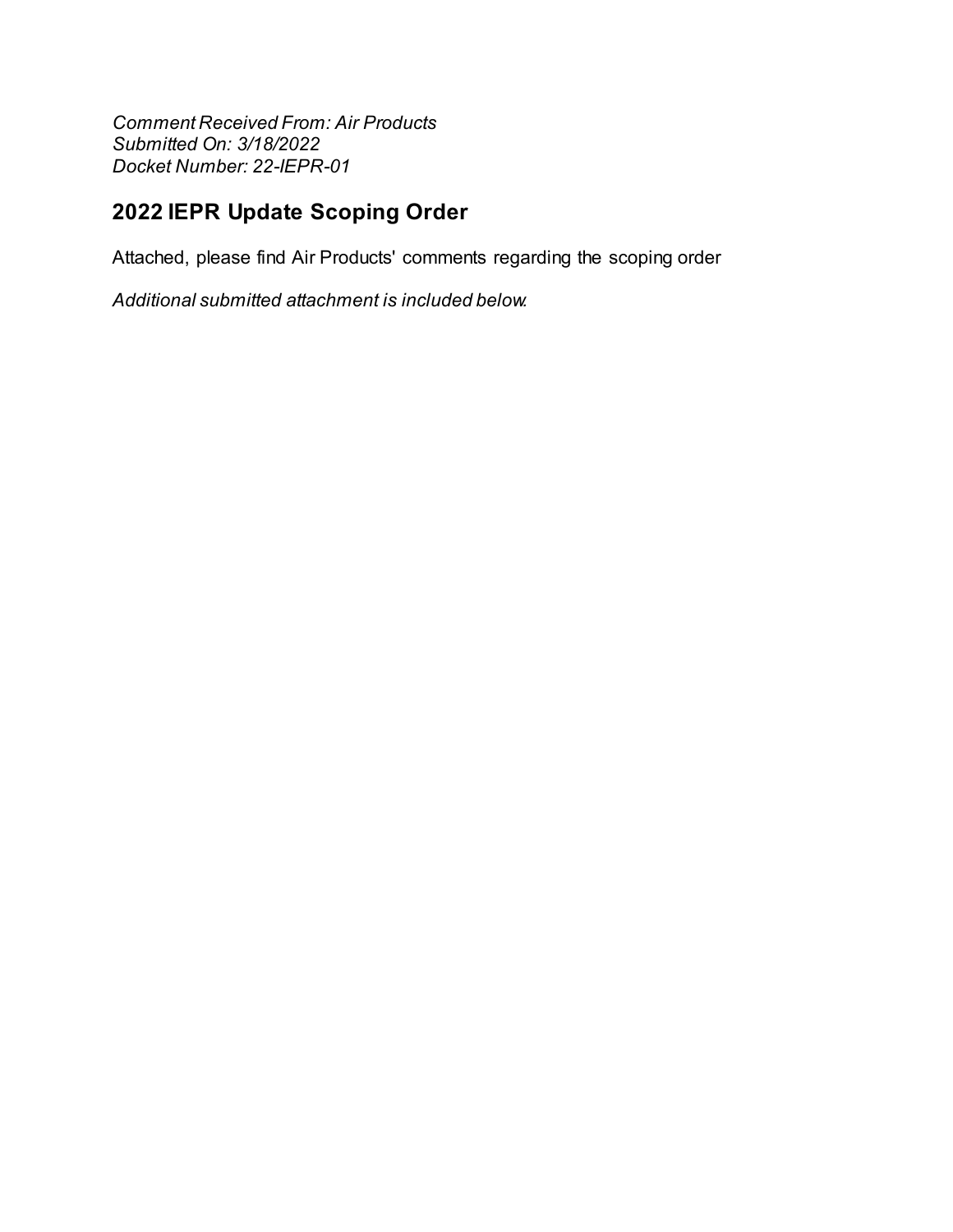Air Products and Chemicals, Inc. 4000 MacArthur Boulevard Suite 420, East Tower Newport Beach, CA 92660 T 949.474.1860 www.airproducts.com



March 18, 2022

Commissioner Siva Gunda, Vice Chair California Energy Commission (CEC) 715 P Street Sacramento, California 95814

### **RE: Air Products' Comments on 22–IEPR–01 — 2022 Scoping Order**

Dear Vice Chair Gunda:

Thank you for the opportunity to comment on the Draft Scoping Order for the 2022 Integrated Energy Policy Report (IEPR) Update. Air Products supports the three proposed major topics, including (1) Establishing a Framework to Center Equity and Environmental Justice Throughout CEC Efforts; (2) Creating a California Planning Library; and (3) Addressing Emerging Topics, including the Role for Hydrogen in California's Clean Energy Future.

Our comments here primarily focus on item (3), although we wish to express our support for the draft proposal to establish an Equity and Environmental Justice Framework and our appreciation for the CEC's analytical tools and data products – along with our strong support for creating a planning library that may help to make those tools and the broad depth of the CEC's analytical activities and expertise even more readily available.

### **Air Products is Investing in a Diversity of Global Scale Clean Hydrogen Solutions**

Air Products is the only major U.S.-based industrial gas company and the world's largest hydrogen producer and supplier for use in numerous markets, including transportation. We are committed to rapidly scaling and decarbonizing global hydrogen supplies, in order to support rapid decarbonization efforts in California and internationally. Consider that in just the last two years, Air Products has announced more than \$12 billion in clean hydrogen investments, including:

• The world's largest green hydrogen project by far (\$7 billion), requiring more electrolyzer capacity than has been deployed throughout the world to date. This project alone will serve to scale global electrolyzer production capacity and manufacturing, helping to bring down the costs of this important technology.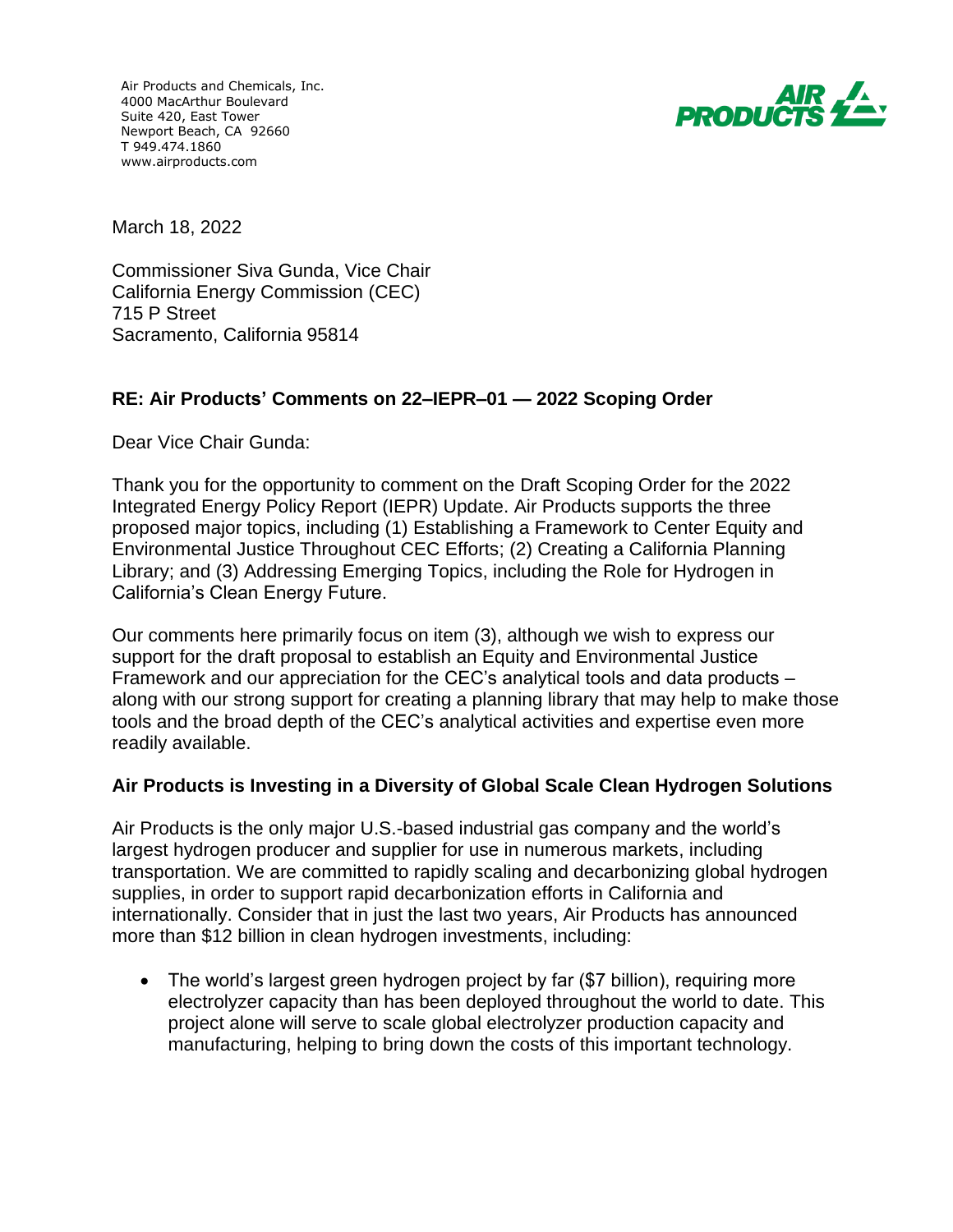- An innovative \$1 billion net-zero carbon hydrogen production complex in Alberta, Canada, which achieves net-zero emissions through the combination of advanced hydrogen reforming technology, carbon capture and storage, and hydrogen-fueled electricity generation. Air Products recently won the Best Carbon Management Initiative Award for this project at the 2021 *Chemical Week* Sustainability Awards.
- A \$4.5 billion blue hydrogen clean energy complex in Louisiana, which represents the company's largest investment ever in the U.S. and will sequester more than five million tons of carbon dioxide  $(CO_2)$  per year. This project will capture 95% of the facility's  $CO<sub>2</sub>$  emissions and produce blue hydrogen with near-zero carbon emissions.
- A green hydrogen production facility based in Casa Grande, Arizona just outside Phoenix which is expected to be on-stream in 2023 and will produce zerocarbon, liquid hydrogen for the transportation market.

## **California Needs a Diversity of Clean Energy Sources and Technologies, Including for Hydrogen**

Air Products is fully committed to developing world-scale solutions to address climate change. No individual technology will be able to do so on its own, however, and the world – and California – will need multiple solutions to address this critical challenge. That is why Air Products continues to pursue diverse solutions such as green hydrogen and blue hydrogen in locations and circumstances where a specific approach, technology and product makes sense.

In California, blue and green hydrogen both make sense, as does support for both instate and out-of-state projects. According to CEC data, the state already relies on imported energy to supply nearly one-third of its electricity, more than 70 percent of its crude oil, and 90 percent of its natural gas. Altogether, more than two-thirds of California's overall energy requirements are met from imported resources.

While the state has some world-class renewable energy resources, according to the 2021 Joint Agency SB 100 Report, the state will need to sustain "record-breaking" clean energy build rates for 25 years, just to achieve its SB 100 goals. The California Public Utilities Commission has identified a need for new out-of-state renewable energy resources in its recent Integrated Planning Report and the California Independent System Operator is planning for transmission to accommodate the additional required gigawatts of renewable energy imports into the State.

California will very likely have to continue relying on imported energy to meet its clean energy goals for electricity and other sectors – even in a clean energy future. The CEC's, and State's approach to hydrogen should not prevent opportunities to import clean hydrogen into the State, which will likely be required to meet California's climate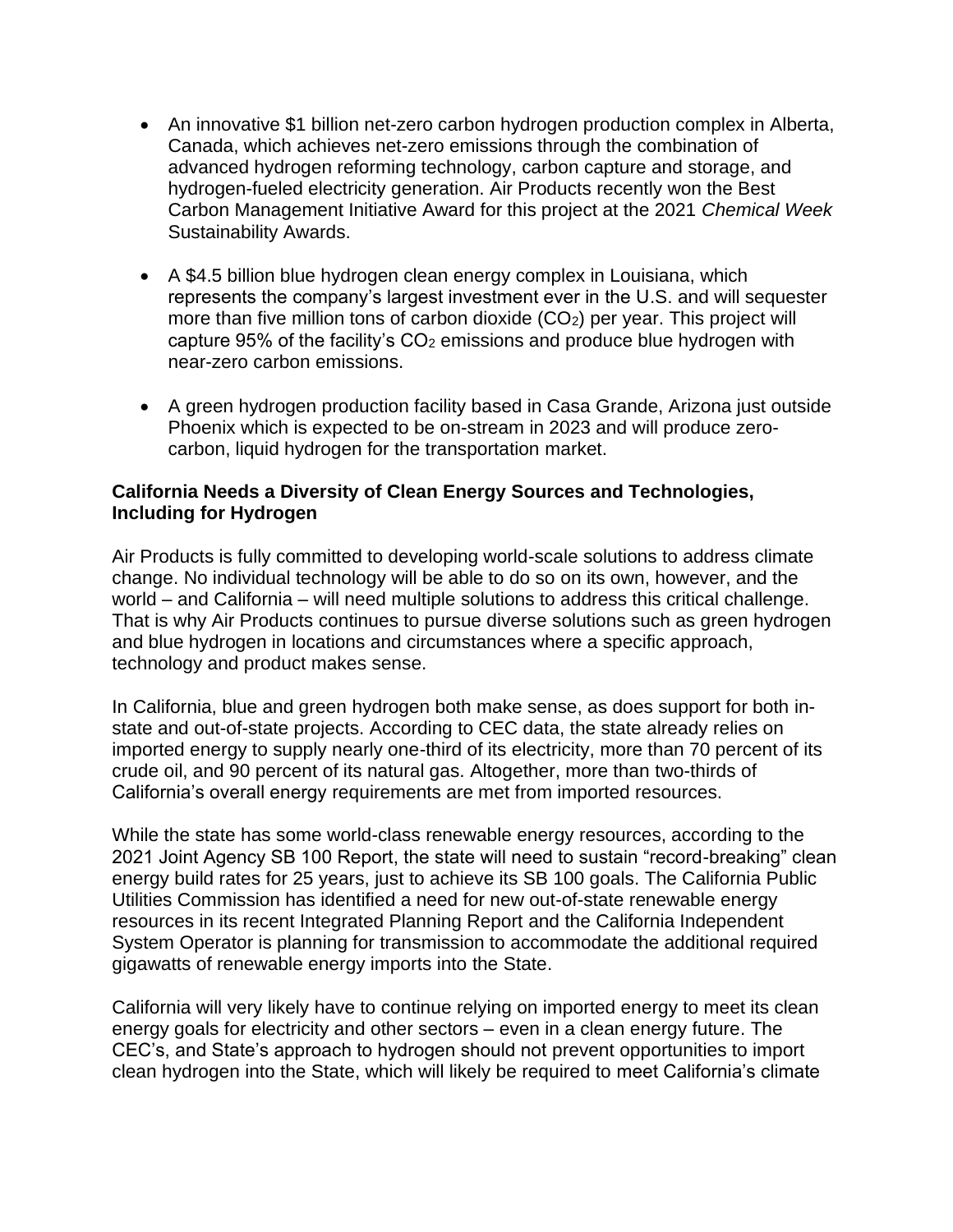and clean energy goals quickly and cost effectively.

## **Hard to Electrify Sectors Don't Have to be "Hard-to-Abate"**

Many sectors that will require clean hydrogen to decarbonize are often referred to as "hard-to-abate" sectors. While it appears some have convinced themselves of this as a matter of conventional wisdom, they are really no more difficult to decarbonize than other sectors, at least conceptually. We know how to decarbonize industry and heavyduty and off-road transportation, and the technologies to do so – hydrogen and its derivatives, as well as carbon capture and sequestration (CCS) and gasification – are largely available today.

We can flip this conventional wisdom if we plan to decarbonize those sectors and enable the solutions to do so. In addition to some world-class renewable energy resources, California also has world-class geology to support CCS, which should be brought to bear in the State's fight against climate change, as well as a critical need to manage and utilize waste biomass from the forests and other organic waste streams, which hydrogen-related efforts can support.

We hope the 2022 IEPR Update, as well as the recently opened and related order instituting an informational proceeding on decarbonizing the gas system, will provide forums to more fully evaluate and enable these solutions, and therefore support an accelerated and deeper decarbonization of California's economy.

## **CEC Should Take a Technology-Neutral Approach to Hydrogen and Other Emerging Topics**

We are confident that a full and fair evaluation of the complete array of hydrogen technologies, throughout the supply chain, will lead to the conclusion that we can more deeply and quickly decarbonize many sectors of California's economy than we currently assume. An incomplete evaluation, however, including one that only looks at limited solutions, such as electrolysis or pipeline transport of hydrogen, is more likely to lead to suboptimal outcomes, higher costs, and longer timeframes for achieving California's climate goals.

We urge you to take a technology-neutral and performance-based approach in your evaluation of hydrogen, including an evaluation of:

- Current hydrogen supplies and how they can be deployed to support California's energy and climate goals and how they can also be further decarbonized themselves.
- End use applications for hydrogen and its derivatives, including methanol, ammonia, and synthetic fuels such as renewable methane or sustainable aviation fuel.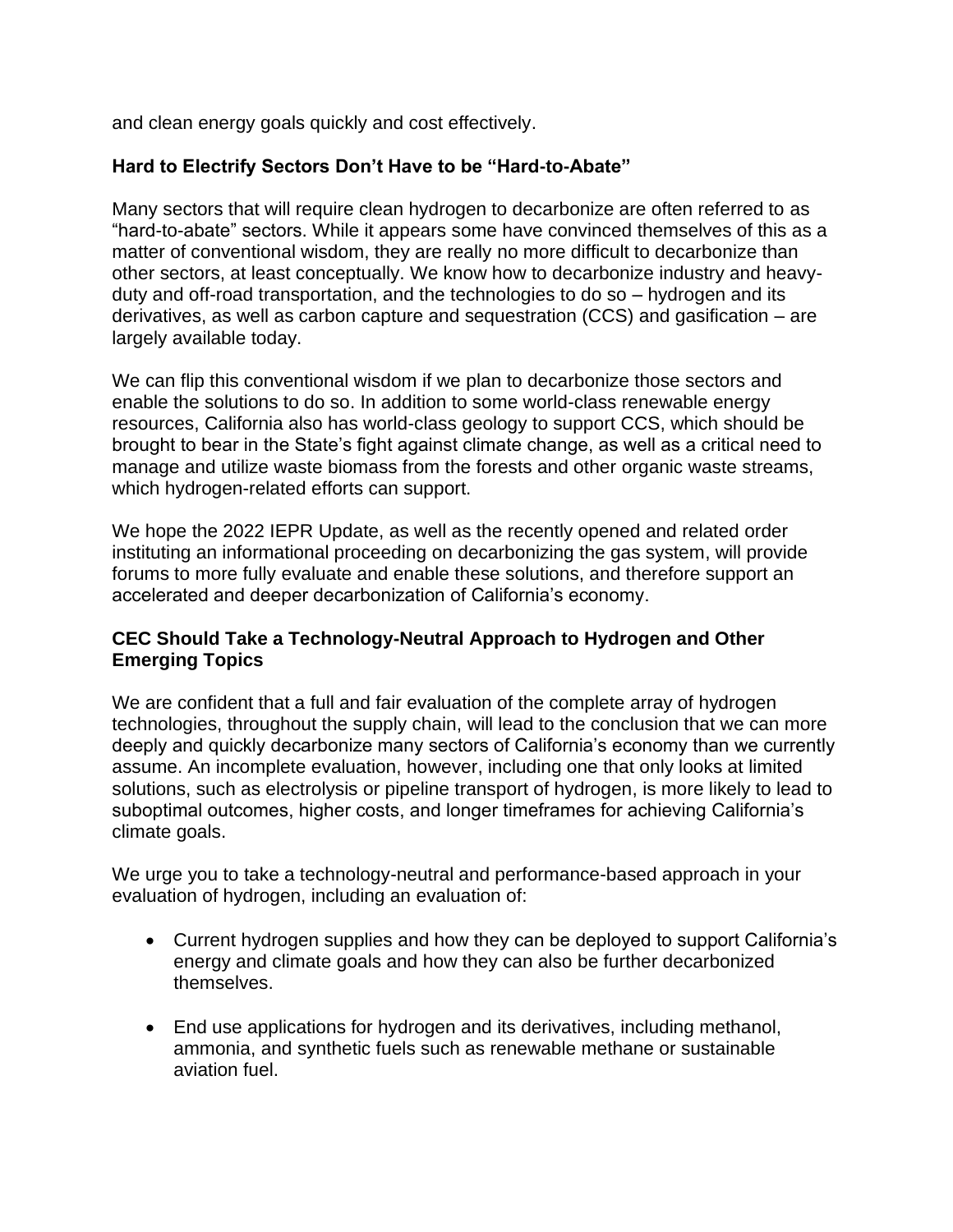- An array of clean hydrogen solutions and technologies, based on carbon intensity, including blue hydrogen (utilizing CCS), green hydrogen from both electrolysis and biomass gasification, and negative carbon solutions by pairing biomass gasification with CCS.
- Barriers, and recommendations to overcome them, to maximize private sector investment in the whole of the clean hydrogen supply chain to accelerate deep decarbonization in all relevant sectors and achieve California's energy and climate goals.

Most of all, we strongly urge you to avoid creating any arbitrary and limiting definitions or exclusions for hydrogen based on production technology, feedstock, or other categorizations that don't necessarily influence emissions outcomes. This would only serve to limit opportunities to reduce emissions in the State. A comparison and evaluation of decarbonization strategies, including for hydrogen, should be clearly based on lifecycle carbon intensity.

### **More Cross-Sectoral Analyses Needed than Just Electricity and Electrolysis**

As you evaluate hydrogen strategies and technologies, we urge you to consider a wide array of cross-sectoral impacts. Too often, discussions of hydrogen as a cross-sectoral issue have limited focus on electrolysis as an asset for the electricity grid. Electrolysis is certainly a promising technology but should not be the exclusive focus.

Indeed, other promising cross-sectoral assessments may look at the opportunity for blue hydrogen to pair with CCS at industrial facilities, including cement plants, and for biomass gasification (especially if it's paired with CCS and potentially co-located with other industrial decarbonization efforts) to support State priorities related to organic waste, forest management, and avoided agricultural burning in the Central Valley.

As illustrated in the Lawrence Livermore National Laboratory Report, *Getting to Neutral,*  the cross-sectoral opportunities for waste biomass and hydrogen are vast. The report finds that deploying biomass gasification with CCS to manage existing organic waste streams and developing offtake markets at scale to utilize the resulting hydrogen, can quickly and cost-effectively lead to emissions benefits that would be greater than taking every passenger vehicle off California's roads. Based on this analysis, no other integrated climate strategy may offer such emissions benefits.

This is not to say that the 2022 IEPR Update evaluation should focus on biomass gasification or CCS, just that it shouldn't exclude those technologies. And it certainly shouldn't limit its focus to just a subset of the full range of promising hydrogen production, transportation or storage technologies, or off-take markets and applications.

We hope you will use the 2022 IEPR Update to start a broad discussion, focused on greenhouse gas emissions outcomes, to help bring to the public forefront the wide array